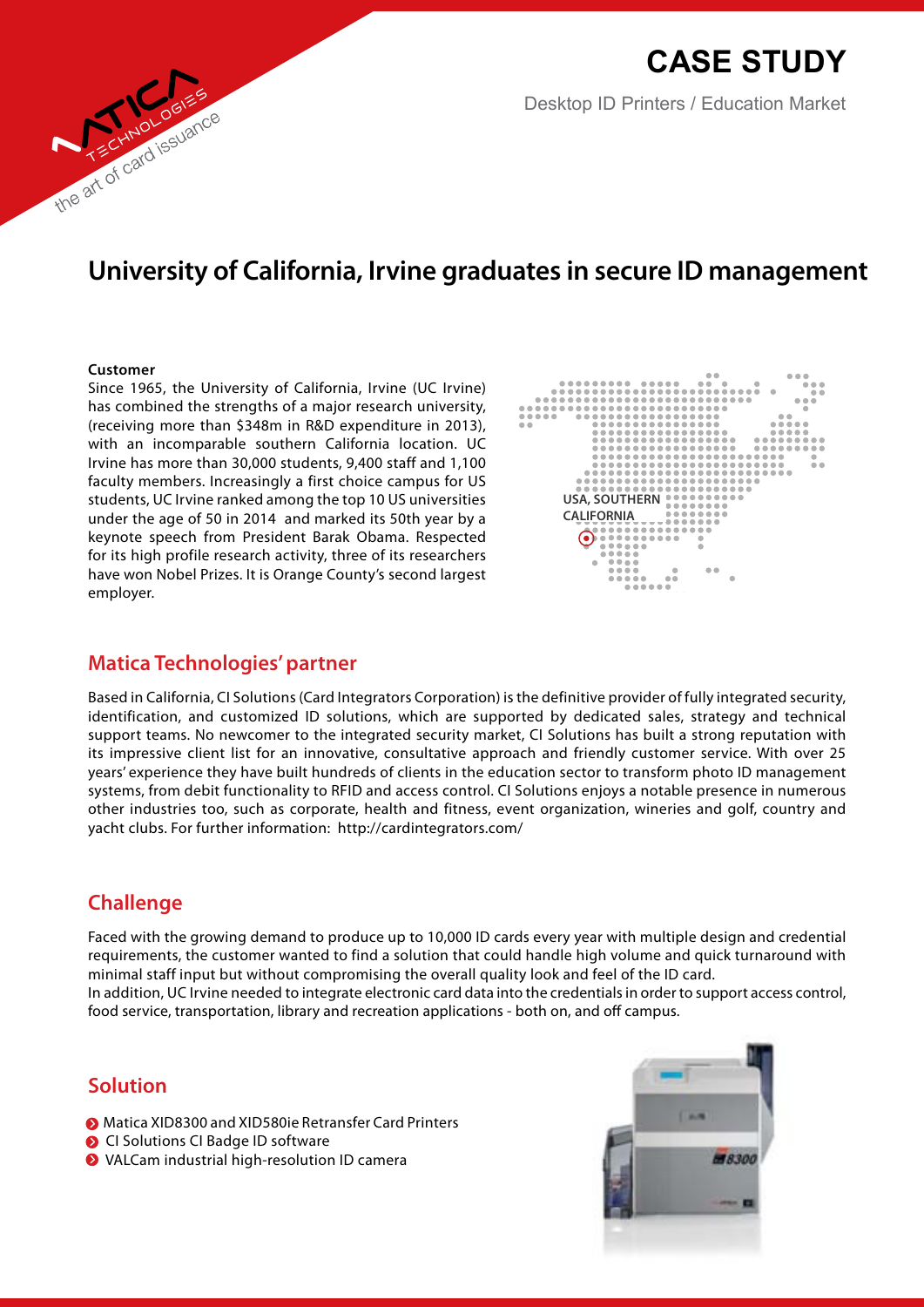#### **Closer look at Matica's XID8300 Retransfer Card Printer**

- Over-the-edge printing with glossy photo finish quality for clear colors and flawless tones
- ◆ Fast throughput of up to 100 cards per hour
- Combination of reliability, performance and affordability for printing durable and secure cards
- Optional encoding (mag stripe / smart code encoding) and lamination
- Single or double-sided option
- **Bend remedy**
- **■** Electronic security locks to secure access to supplies and consumables
- User-friendly front-loading systems with replaceable cartridges

#### **Results**

After integrating the technical components, UC Irvine felt that CI Solutions listened thoroughly to their needs and delivered a solution that empowers them to deliver on all the demands of the business.

UC Irvine can now produce a high volume of photo ID cards that reflect the prestigious brand of the university but without the need to draw down on extra human resource. As a result of the Matica retransfer card printing technology, students' cards no longer falter on printing excellent graphics and photography.

The university can produce ID cards with sharp colors and graphics that don't wear off easily. In addition, staff in the campus card office are now empowered to produce new, (and replacement), cards and to easily maintain a card information database of students, faculty members and staff.

Ultimately, students have a smoother 'UC Irvine' experience because their ID cards now contain sufficient data for secure access into faculty buildings and student housing, to purchase food and beverages on campus, take public transportation and to use it in the library and recreation areas.



#### **Learning that a return on investment doesn't take a long time to show up**

The university's growing business needs might have felt complex because they didn't know what to expect in terms of cost and implementation – after all, they are specialists in education and not secure ID management.

UC Irvine felt reassured that CI Solutions would convert substantial returns for their investment. This assumption was based on offering the right card printing solution, which would prompt a much higher turnaround in volume, (up to 100 cards every hour), leading to improved staff empowerment, enhanced student experience and brand / reputation management.

After on-site training and a swift turnaround on the integration of their recommended card technology, UC Irvine appreciated results from their investment very quickly.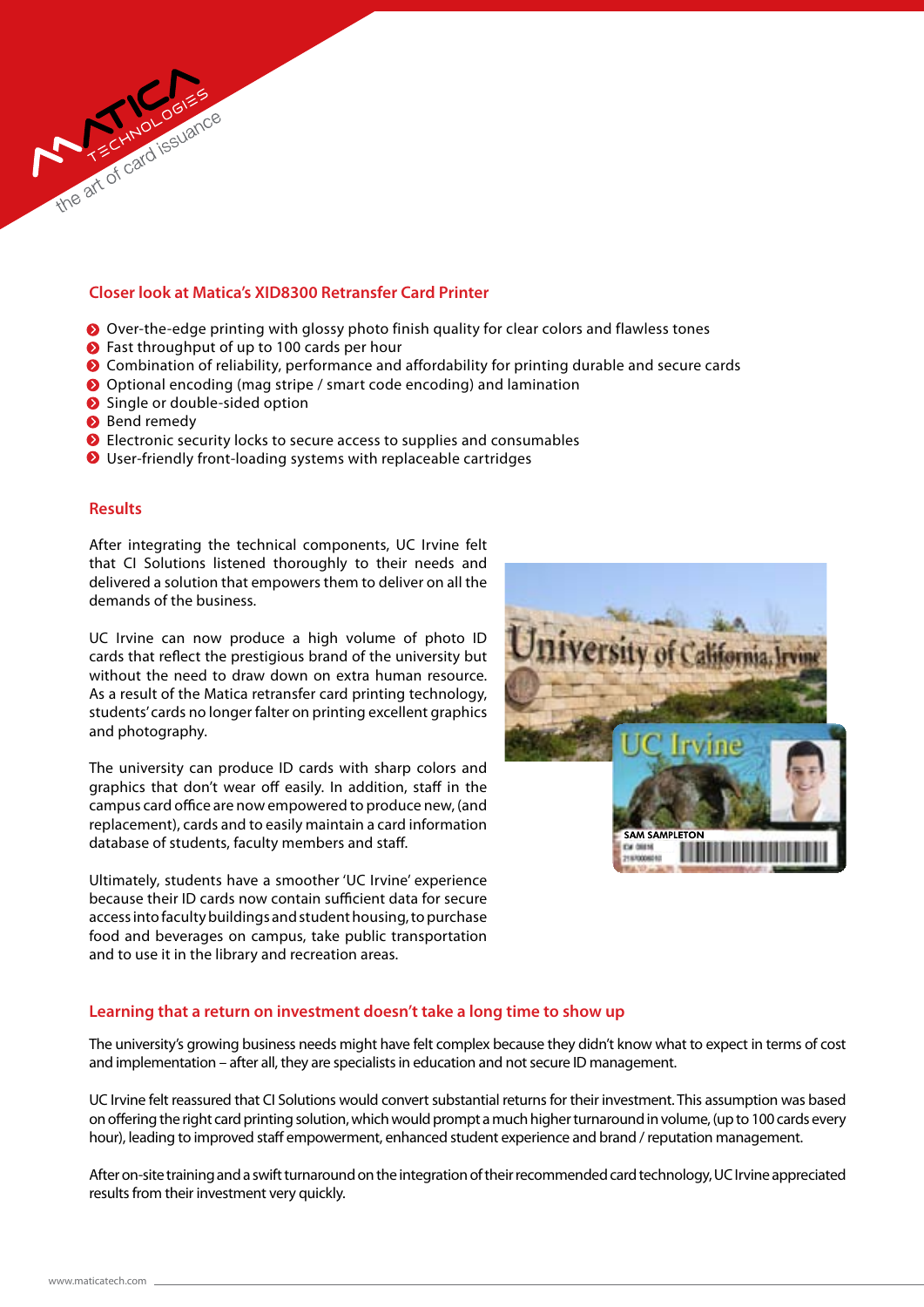# **Case Study**

Desktop ID Printers / Education Market

#### The business challenge

Integrate a new and adaptable secure ID card solution into the university's existing system, which would need to handle high-level and intensive activity during the university's opening weeks of registration. It would also need to be flexible enough to produce differing types of ID credentials for numerous campus organizations during each academic year.

Further, the university's previous student ID cards lacked crisp and sharp color quality and needed to be significantly increased and staff wanted to avoid frequent ribbon and film changes.

To increase the student experience on, and off, the campus, UC Irvine also wanted to add electronic card data into the credentials in order that students could use their cards for seamless access to all campus facilities without any borders all over the campus facilities and services and outside for transportation. They wanted this process to avoid labor-intensive work.

The system would need to come in-line with an acceptable budget and have a lifespan allowing for many years' usage. The supplier must provide a high level of customer service, be quick and reliable.

#### **Implementing Matica Technologies' XID 8300 Retransfer Card Printer**

Built to manage challenging volumes and complex card requirements, CI Solutions recommended Matica´s XID8300 Retransfer card printer, a flexible solution for high quality smart card personalization. They knew that the industry proven and reliable XID retransfer engine would deliver on productivity needs, print quality and durability by providing ease of use for the busy team of staff during the annual registration period for new students.

Capable of producing up to 100 cards per hour (on various card materials) and equipped with a number of userfriendly features to ensure a smooth operation and printer care, Matica´s XID8300 has a front-loading system with replaceable cartridges, which makes changing printer supplies easy.

Thanks to the XID8300's optional modules such as bend remedy, flipper and magnetic stripe and contactless chip encoding or smart card encoding the XID retransfer printer integrates card functionalities for a multi-functional ID personalization.

To ensure high security of student and staff data, the XID8300 comes with Internet Protocol Security (IPSEC) for encrypted data transfer through networks. To help prevent counterfeiting and the misuse of personal information the XID8300 also offers Security Erase of black data on used supplies.

The reverse transfer printing technology delivers glossy photo finish quality for great-looking cards with crisp, clear colors and true-to-life tones, over-the-edge printing and enhanced wear protection. The flexibility of Matica´s XID8300 also meant that it could be easily integrated into an existing workflow and in this case, configured with CI Solutions' CI Badge ID software and ID camera.

Prior to the production start, CI Solutions provided UC Irvine with on-site training to empower them to confidently use the new printer for their card personalization projects.